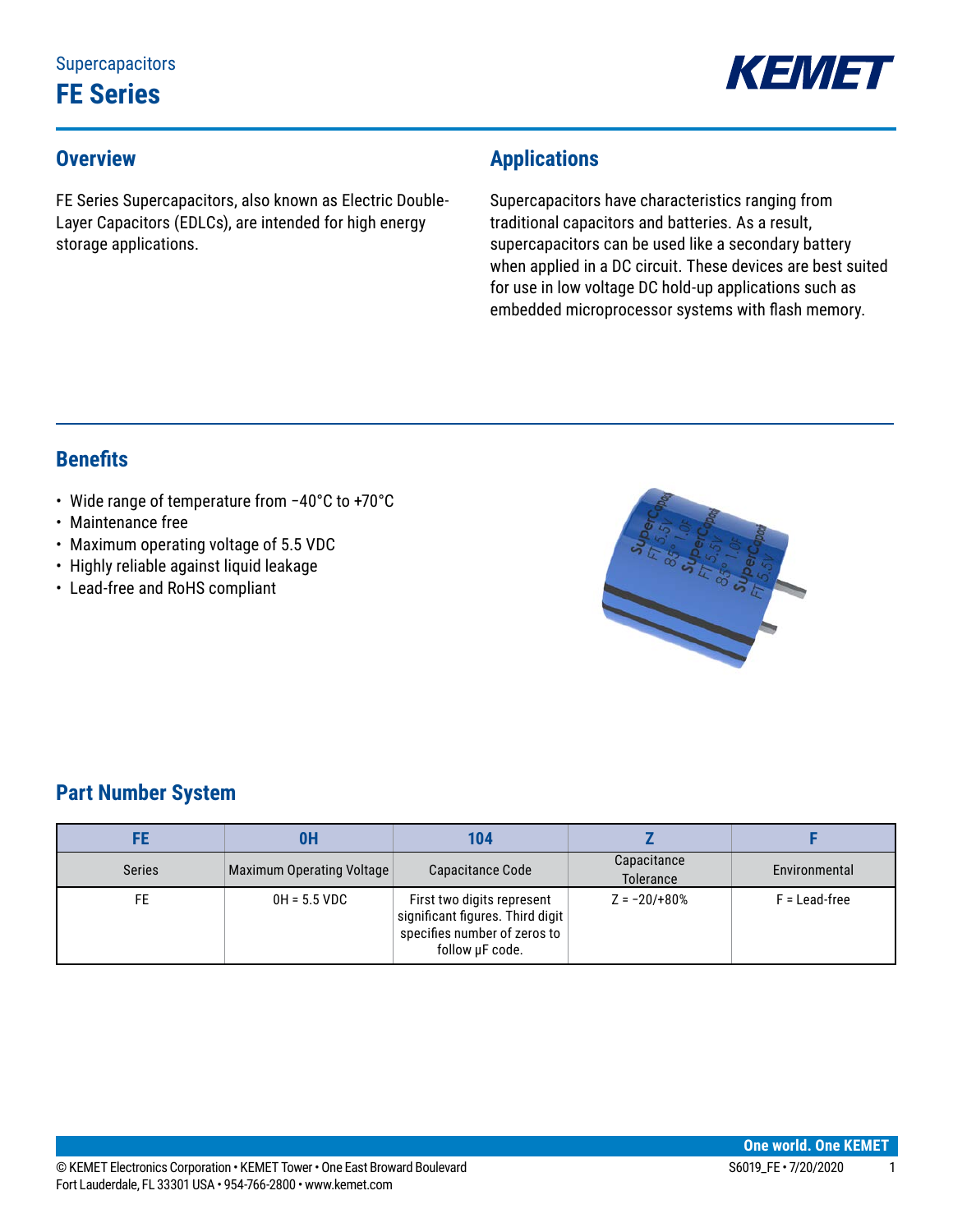

## **Dimensions – Millimeters**



| <b>Part Number</b> | øD   | Н    | P    |     | d,  | $\mathbf{d}_{2}$ |
|--------------------|------|------|------|-----|-----|------------------|
| FE0H473ZF          | 14.5 | 14.0 | 5.1  | 2.2 | 0.4 | 1.2              |
| FE0H104ZF          | 16.5 | 14.0 | 5.1  | 2.7 | 0.4 | 1.2              |
| FE0H224ZF          | 21.5 | 15.5 | 7.6  | 3.0 | 0.6 | 1.2              |
| FE0H474ZF          | 28.5 | 16.5 | 10.2 | 6.1 | 0.6 | 1.4              |
| FE0H105ZF          | 36.5 | 18.5 | 15.0 | 6.1 | 0.6 | 1.7              |
| FE0H155ZF          | 44.5 | 18.5 | 20.0 | 6.1 | 1.0 | 1.4              |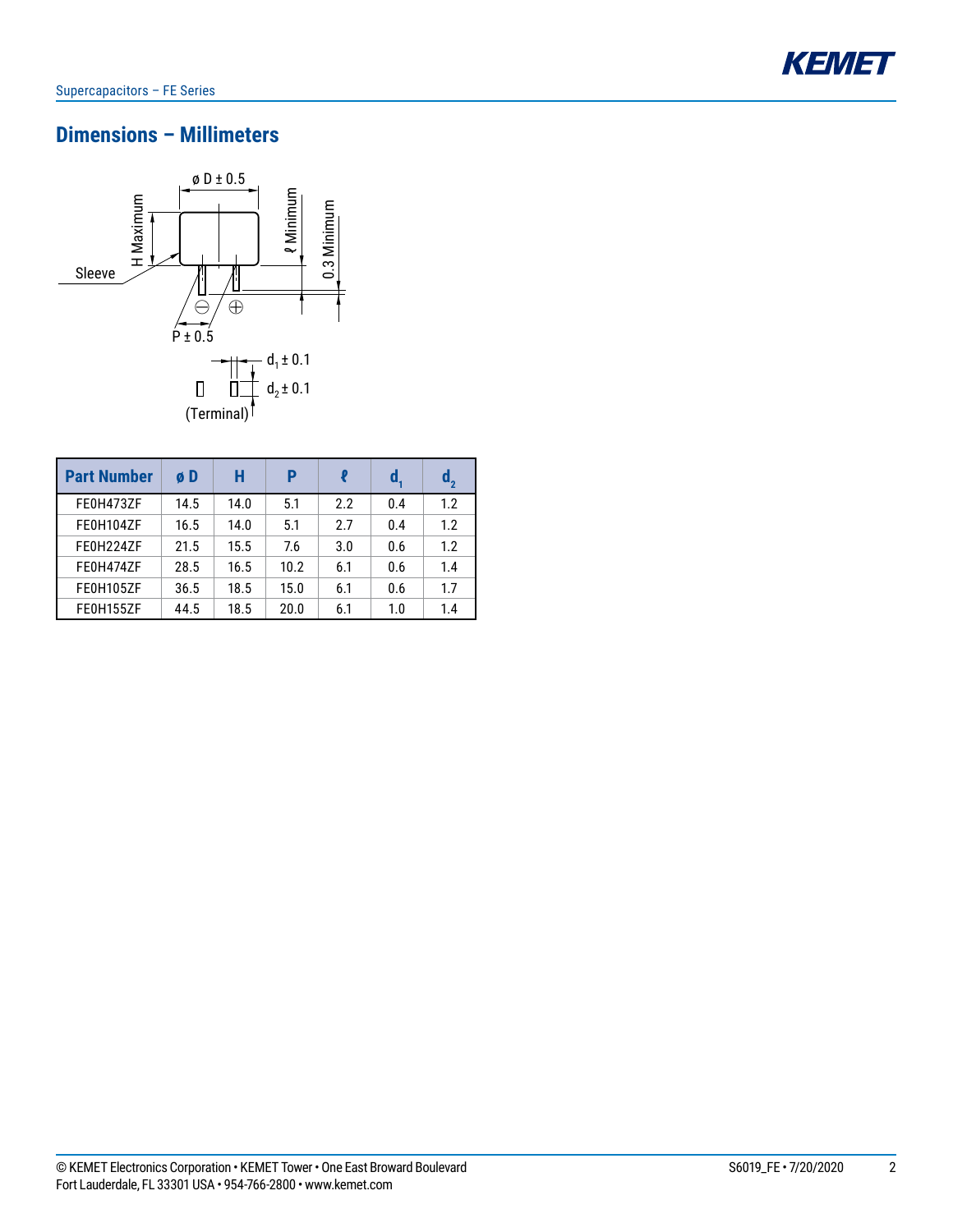### **Performance Characteristics**

Supercapacitors should not be used for applications such as ripple absorption because of their high internal resistance (several hundred mΩ to a hundred Ω) compared to aluminum electrolytic capacitors. Thus, its main use would be similar to that of secondary battery such as power back-up in DC circuit. The following list shows the characteristics of supercapacitors as compared to aluminum electrolytic capacitors for power back-up and secondary batteries.

|                                     |                                                      | <b>Secondary Battery</b>                    | <b>Capacitor</b>          |                                                |  |
|-------------------------------------|------------------------------------------------------|---------------------------------------------|---------------------------|------------------------------------------------|--|
|                                     | <b>NiCd</b>                                          | Lithium Ion                                 | Aluminum Electrolytic     | Supercapacitor                                 |  |
| Back-up ability                     | $\overline{\phantom{m}}$                             |                                             |                           |                                                |  |
| Eco-hazard                          | Cd                                                   |                                             |                           |                                                |  |
| <b>Operating Temperature Range</b>  | $-20$ to $+60^{\circ}$ C<br>$-20$ to $+50^{\circ}$ C |                                             | $-55$ to $+105^{\circ}$ C | $-40$ to $+85^{\circ}$ C<br>(FR, FT, FMR type) |  |
| <b>Charge Time</b>                  | Few hours<br><b>Few hours</b>                        |                                             | Few seconds               | Few seconds                                    |  |
| Charge/Discharge Life Time          | Approximately<br>500 times                           | Approximately<br>500 to 1,000 times         | Limitless $(*1)$          | Limitless $(*1)$                               |  |
| Restrictions on<br>Charge/Discharge | <b>Yes</b>                                           | Yes                                         | None                      | None                                           |  |
| <b>Flow Soldering</b>               | Not applicable                                       | Not applicable                              | Applicable                | Applicable                                     |  |
| <b>Automatic Mounting</b>           | Not applicable                                       | Not applicable                              | Applicable                | Applicable<br>(FM and FC series)               |  |
| Safety Risks                        | Leakage, explosion                                   | Leakage, combustion,<br>explosion, ignition | Heat-up, explosion        | Gas emission $(*2)$                            |  |

*(\*1) Aluminum electrolytic capacitors and supercapacitors have limited lifetime. However, when used under proper conditions, both can operate within a predetermined lifetime.*

*(\*2) There is no harm as it is a mere leak of water vapor which transitioned from water contained in the electrolyte (diluted sulfuric acid). However, application of abnormal voltage surge exceeding maximum operating voltage may result in leakage and explosion.*

## **Typical Applications**

| Intended Use (Guideline)       | <b>Power Supply (Guideline)</b> | <b>Application</b>                                | <b>Examples of Equipment</b>             | <b>Series</b> |  |
|--------------------------------|---------------------------------|---------------------------------------------------|------------------------------------------|---------------|--|
| Back-up for 10 seconds or less |                                 | Power source of toys,<br>LED, buzzer              | Toys, display device, alarm device       | FE series     |  |
|                                | A and below                     | High current supply for a<br>short amount of time | Actuator, relay solenoid, gas<br>igniter |               |  |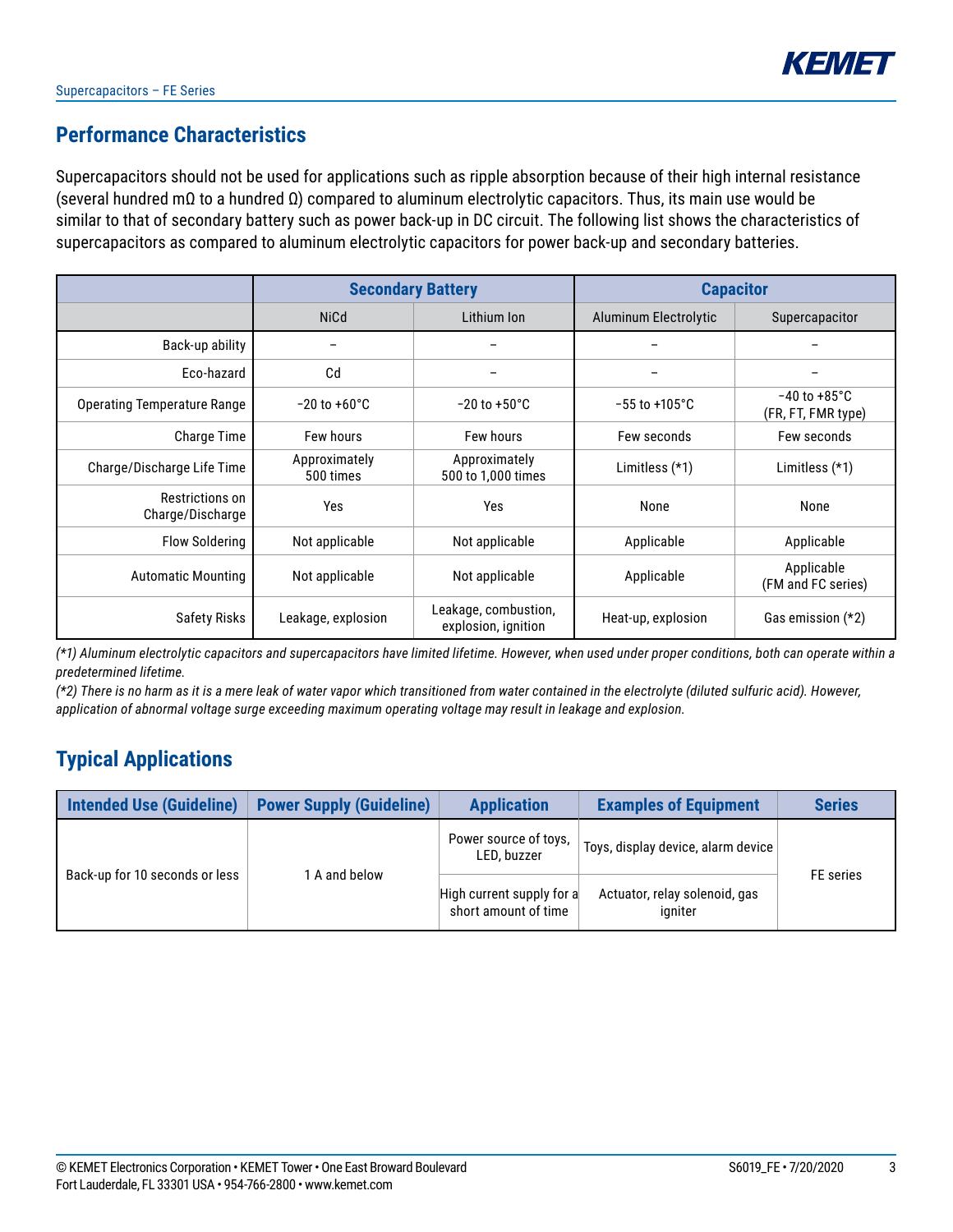

## **Environmental Compliance**

All KEMET supercapacitors are RoHS compliant.



## **Table 1 – Ratings & Part Number Reference**

| <b>Part Number</b> | <b>Maximum</b>                    |                                    | <b>Nominal Capacitance</b>     | <b>Maximum ESR</b>  | <b>Maximum</b><br><b>Current at 30</b> | Weight (g) |  |
|--------------------|-----------------------------------|------------------------------------|--------------------------------|---------------------|----------------------------------------|------------|--|
|                    | <b>Operating Voltage</b><br>(VDC) | <b>Charge</b><br><b>System (F)</b> | <b>Discharge</b><br>System (F) | at 1 kHz $(\Omega)$ | <b>Minutes (mA)</b>                    |            |  |
| FE0H473ZF          | 5.5                               | 0.047                              | 0.075                          | 14.0                | 0.071                                  | 3.9        |  |
| FE0H104ZF          | 5.5                               | 0.10                               | 0.16                           | 6.5                 | 0.15                                   | 5          |  |
| FE0H224ZF          | 5.5                               | 0.22                               | 0.35                           | 3.5                 | 0.33                                   | 9.5        |  |
| FE0H474ZF          | 5.5                               | 0.47                               | 0.75                           | 1.8                 | 0.71                                   | 16         |  |
| FE0H105ZF          | 5.5                               | 1.0                                | 1.4                            | 1.0                 | 1.5                                    | 38         |  |
| FE0H155ZF          | 5.5                               | 1.5                                | 2.1                            | 0.6                 | 2.3                                    | 72         |  |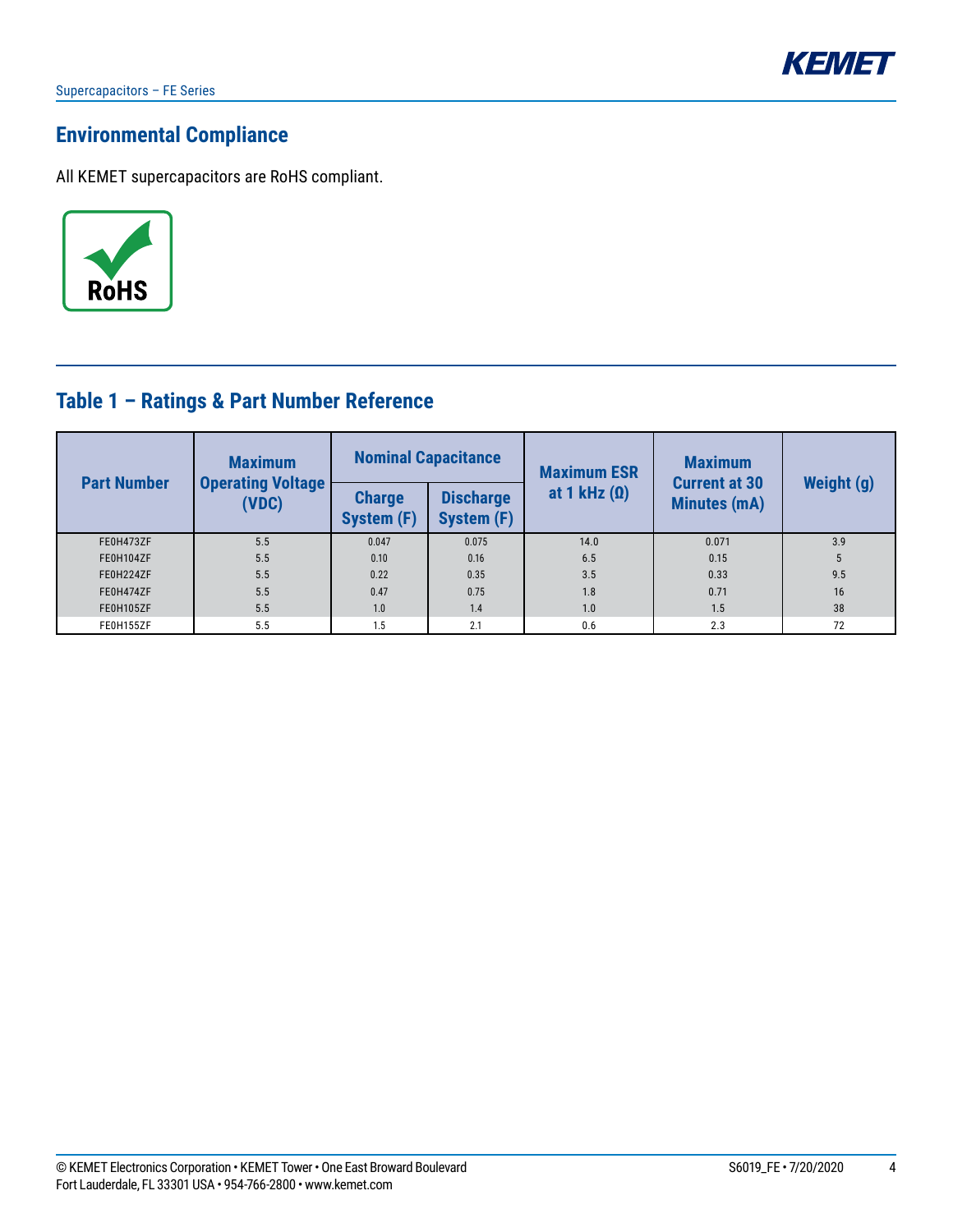

# **Specifications**

|                               | <b>Item</b>                |                                                                 | <b>FE</b> Type               | <b>Test Conditions</b><br>(conforming to JIS C 5160-1)                                                                                      |                                                               |  |  |
|-------------------------------|----------------------------|-----------------------------------------------------------------|------------------------------|---------------------------------------------------------------------------------------------------------------------------------------------|---------------------------------------------------------------|--|--|
| Category Temperature Range    |                            | $-40^{\circ}$ C to $+70^{\circ}$ C                              |                              |                                                                                                                                             |                                                               |  |  |
| Maximum Operating Voltage     |                            | 5.5 VDC                                                         |                              |                                                                                                                                             |                                                               |  |  |
| Capacitance                   |                            | Refer to Table 1                                                |                              | Refer to "Measurement Conditions"                                                                                                           |                                                               |  |  |
| Capacitance Allowance         |                            | $+80\%$ , $-20\%$                                               |                              | Refer to "Measurement Conditions"                                                                                                           |                                                               |  |  |
| ESR                           |                            | Refer to Table 1                                                |                              | Measured at 1 kHz, 10 mA; See also<br>"Measurement Conditions"                                                                              |                                                               |  |  |
| Current (30 minutes value)    |                            | Refer to Table 1                                                |                              | Refer to "Measurement Conditions"                                                                                                           |                                                               |  |  |
|                               | Capacitance                | > 90% of initial ratings                                        |                              | Surge voltage: 6.3 V<br>Charge:<br>Discharge:                                                                                               | 30 seconds<br>9 minutes 30 seconds                            |  |  |
| Surge                         | <b>ESR</b>                 | $\leq$ 120% of initial ratings                                  |                              | Number of cycles:<br>Series resistance:                                                                                                     | 1,000<br>0.047 F<br>$300\,\Omega$<br>0.10 F<br>$150\,\Omega$  |  |  |
|                               | Current (30 minutes value) | $\leq$ 120% of initial ratings                                  |                              |                                                                                                                                             | 0.22F<br>56 Ω<br>0.47F<br>30 Ω<br>1.0 F, 1.5 F<br>$15 \Omega$ |  |  |
|                               | Appearance                 | No obvious abnormality                                          |                              | Discharge<br>resistance:<br>Temperature: 70 ±2°C                                                                                            | $0\ \Omega$                                                   |  |  |
|                               | Capacitance                | Phase 2                                                         | $\geq$ 70% of initial value  | Conforms to 4.17                                                                                                                            |                                                               |  |  |
| Characteristics in            | <b>ESR</b>                 |                                                                 | $\leq$ 300% of initial value |                                                                                                                                             | Phase 1: +25 ±2°C<br>Phase 2: -25 ±2°C                        |  |  |
|                               | Capacitance                | Phase 3                                                         | $\geq 40\%$ of initial value |                                                                                                                                             | Phase 3: $-40 \pm 2^{\circ}$ C                                |  |  |
|                               | <b>ESR</b>                 |                                                                 | $\leq$ 400% of initial value |                                                                                                                                             | Phase 4: +25 ±2°C<br>Phase 5: +70 ±2°C                        |  |  |
|                               | Capacitance                |                                                                 | $\leq$ 200% of initial value |                                                                                                                                             | Phase 6: $+25 \pm 2^{\circ}$ C                                |  |  |
| Different Temperature         | <b>ESR</b>                 | Phase 5                                                         | Satisfy initial ratings      |                                                                                                                                             |                                                               |  |  |
|                               | Current (30 minutes value) |                                                                 | $\leq$ 1.5 CV (mA)           |                                                                                                                                             |                                                               |  |  |
|                               | Capacitance                |                                                                 | Within ±20% of initial value |                                                                                                                                             |                                                               |  |  |
|                               | ESR                        | Phase 6                                                         | Satisfy initial ratings      |                                                                                                                                             |                                                               |  |  |
|                               | Current (30 minutes value) |                                                                 | Satisfy initial ratings      |                                                                                                                                             |                                                               |  |  |
| Lead Strength (tensile)       |                            | No terminal damage                                              |                              | Conforms to 4.9                                                                                                                             |                                                               |  |  |
|                               | Capacitance                |                                                                 |                              | Conforms to 4.13                                                                                                                            | Frequency: 10 to 55 Hz                                        |  |  |
| <b>Vibration Resistance</b>   | <b>ESR</b>                 | Satisfy initial ratings                                         |                              | Testing Time: 6 hours                                                                                                                       |                                                               |  |  |
|                               | Current (30 minutes value) |                                                                 |                              |                                                                                                                                             |                                                               |  |  |
|                               | Appearance                 | No obvious abnormality                                          |                              |                                                                                                                                             |                                                               |  |  |
| Solderability                 |                            | Over 3/4 of the terminal should be covered by the new<br>solder |                              | Conforms to 4.11<br>Solder temp:<br>$+245 \pm 5^{\circ}$ C<br>Dipping time: $5 \pm 0.5$ seconds<br>1.6 mm from the bottom should be dipped. |                                                               |  |  |
|                               | Capacitance                |                                                                 |                              | Conforms to 4.10                                                                                                                            |                                                               |  |  |
|                               | <b>ESR</b>                 | Satisfy initial ratings                                         |                              | Solder temp:                                                                                                                                | +260 ±10°C                                                    |  |  |
| <b>Solder Heat Resistance</b> | Current (30 minutes value) |                                                                 |                              | Dipping time:                                                                                                                               | 10 $±1$ seconds                                               |  |  |
|                               | Appearance                 | No obvious abnormality                                          |                              |                                                                                                                                             | 1.6 mm from the bottom should be dipped.                      |  |  |
|                               | Capacitance                |                                                                 |                              | Conforms to 4.12                                                                                                                            |                                                               |  |  |
|                               | <b>ESR</b>                 |                                                                 |                              | Temperature                                                                                                                                 |                                                               |  |  |
| Temperature Cycle             | Current (30 minutes value) | Satisfy initial ratings                                         |                              | $-40^{\circ}$ C » Room<br>Condition:<br>temperature » +70°C »                                                                               |                                                               |  |  |
|                               | Appearance                 | No obvious abnormality                                          |                              | Room temperature<br>Number of cycles:<br>5 cycles                                                                                           |                                                               |  |  |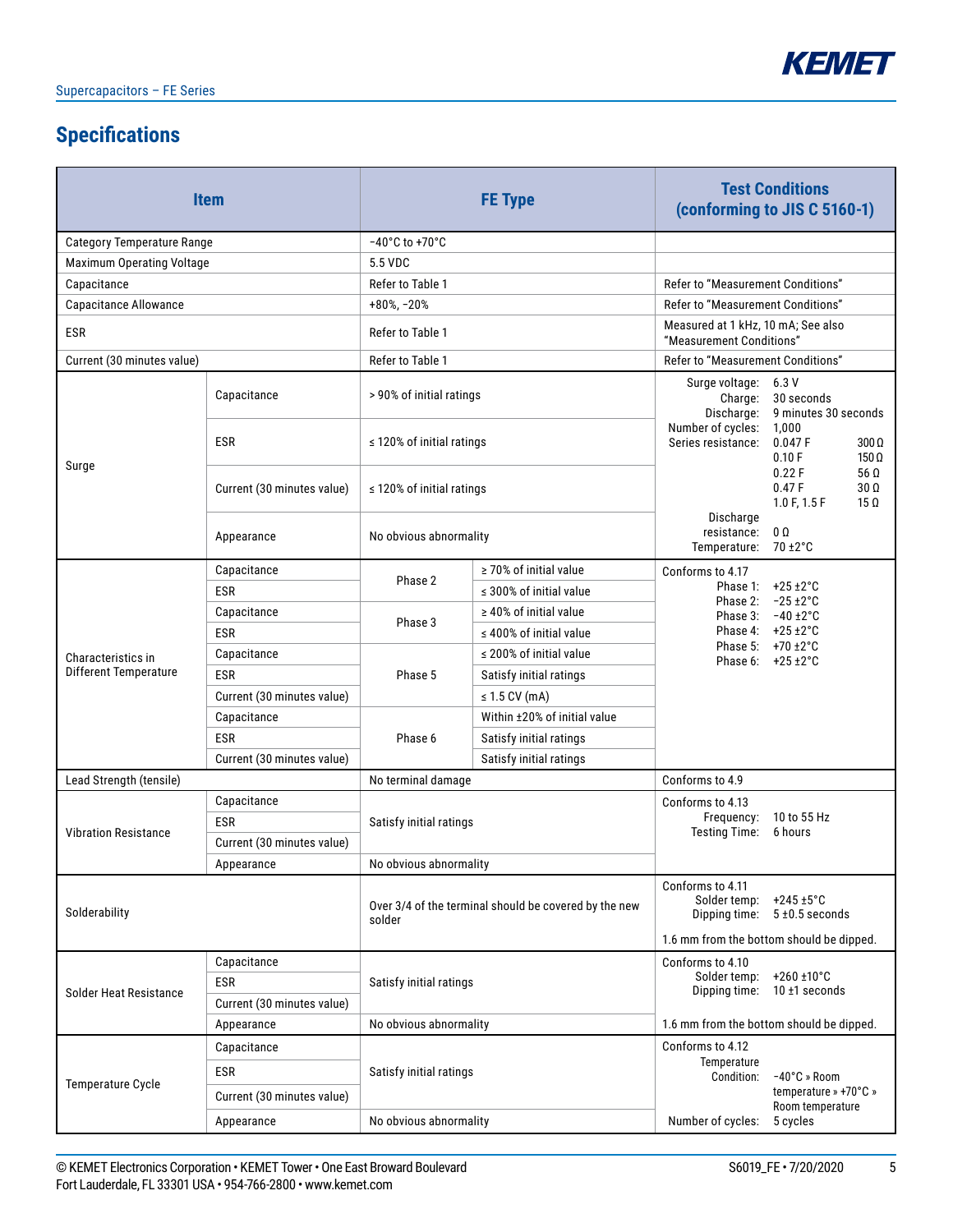

## **Specifications cont.**

|                                 | <b>Item</b>                | <b>FE Type</b>                 | <b>Test Conditions</b><br>(conforming to JIS C 5160-1)                        |  |  |
|---------------------------------|----------------------------|--------------------------------|-------------------------------------------------------------------------------|--|--|
|                                 | Capacitance                | Within ±30% of initial value   | Conforms to 4.14                                                              |  |  |
| High Temperature and            | <b>ESR</b>                 | $\leq$ 120% of initial ratings | $+40+2$ °C<br>Temperature:<br>Relative humidity:<br>90 to 95% RH              |  |  |
| <b>High Humidity Resistance</b> | Current (30 minutes value) | $\leq$ 120% of initial ratings | Testing time:<br>$240\pm8$ hours                                              |  |  |
|                                 | Appearance                 | No obvious abnormality         |                                                                               |  |  |
| High Temperature Load           | Capacitance                | Within ±30% of initial value   | Conforms to 4.15<br>$+70 \pm 2^{\circ}$ C<br>Temperature:<br>Voltage applied: |  |  |
|                                 | <b>ESR</b>                 | < 200% of initial ratings      | Maximum operating<br>voltage                                                  |  |  |
|                                 | Current (30 minutes value) | < 200% of initial ratings      | Series protection<br>0 <sub>0</sub><br>resistance:                            |  |  |
|                                 | Appearance                 | No obvious abnormality         | $1,000 + 48 (+48/-0)$<br>Testing time:<br>hours                               |  |  |

## **Construction**

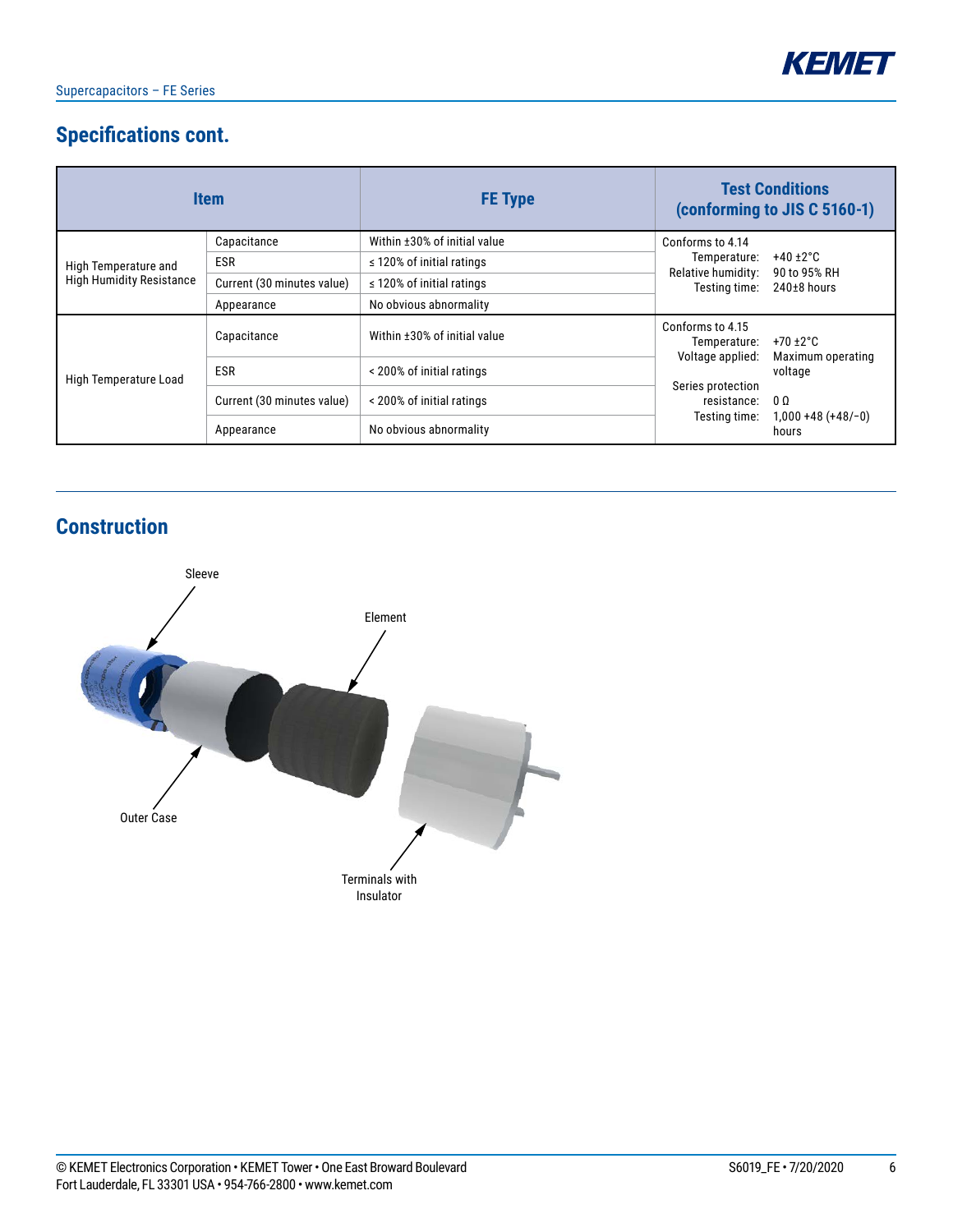## **Marking**



## **Packaging Quantities**

| <b>Part Number</b> | <b>Bulk Quantity per Box</b> |
|--------------------|------------------------------|
| FE0H473ZF          | 400 pieces                   |
| FE0H104ZF          | 400 pieces                   |
| FE0H224ZF          | 90 pieces                    |
| FE0H474ZF          | 50 pieces                    |
| FE0H105ZF          | 30 pieces                    |
| FE0H155ZF          | 20 pieces                    |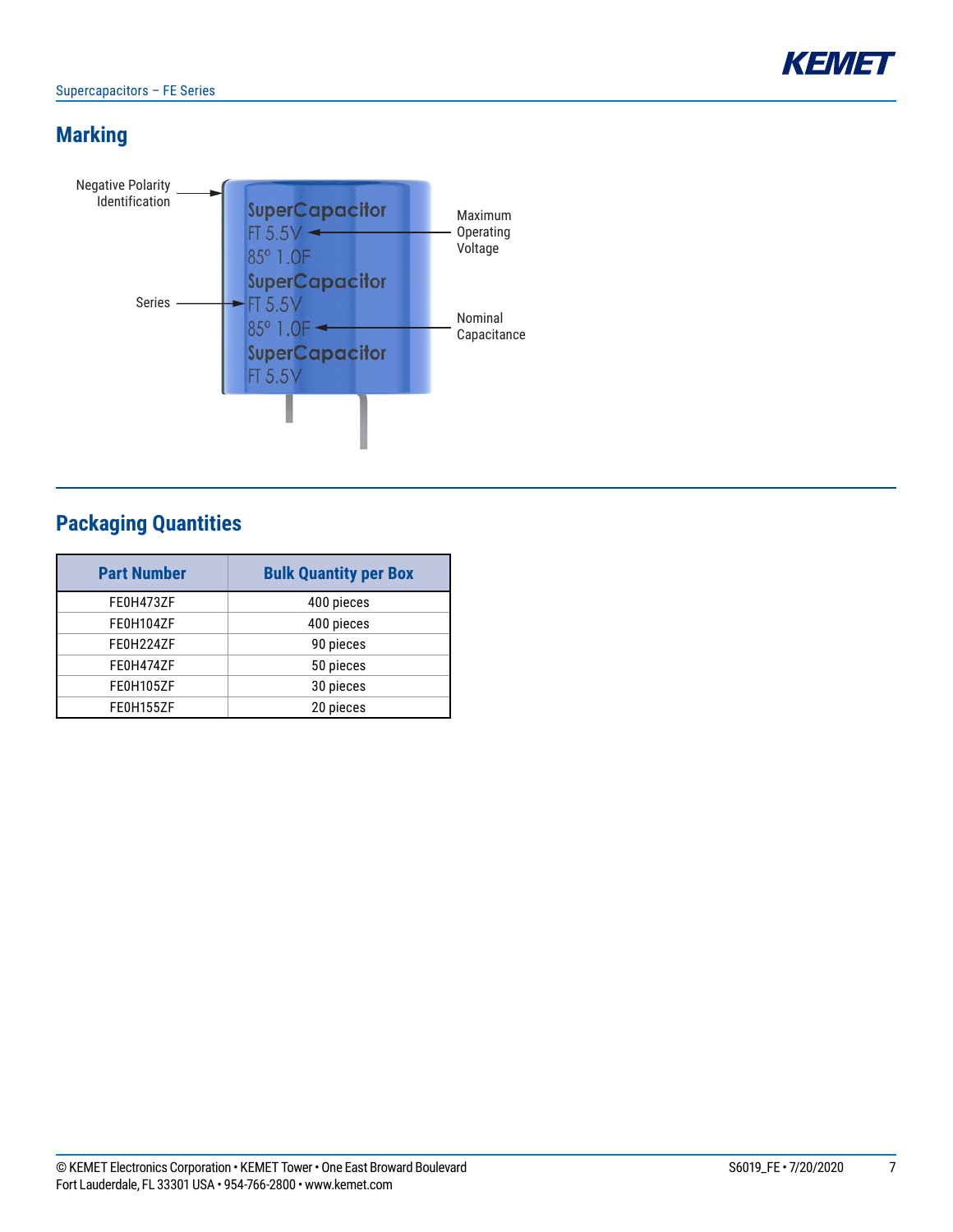

### **Measurement Conditions**

#### **Capacitance (Charge System)**

Capacitance is calculated from expression (9) by measuring the charge time constant  $(\tau)$  of the capacitor (C). Prior to measurement, the capacitor is discharged by shorting both pins of the device for at least 30 minutes. In addition, use the polarity indicator on the device to determine correct orientation of capacitor for charging.

Capacitance: 
$$
\frac{\tau}{\text{Rc}}
$$
 (F) (9)

Switch

C + –

Vc

5.0 (V) Product with maximum operating voltage of 5.5 V

6.0 (V) Product with maximum operating voltage of 6.5 V

- 10.0 (V) Product with maximum operating voltage of 11 V
- 12.0 (V) Product with maximum operating voltage of 12 V

τ: Time from start of charging until Vc becomes 0.632 Eo (V) (seconds)

Rc: See table below  $(Ω)$ .

**Charge Resistor Selection Guide**

Rc

Eo

|         | FA                       |                          | <b>FE</b>                | <b>FS</b>                     |                          | <b>FY</b>                                  | <b>FR</b>                          | FM, FME                  | <b>FMC</b>               | FG,                      | <b>FGH</b>               | FT                       | FC, FCS                  | <b>HV</b> |
|---------|--------------------------|--------------------------|--------------------------|-------------------------------|--------------------------|--------------------------------------------|------------------------------------|--------------------------|--------------------------|--------------------------|--------------------------|--------------------------|--------------------------|-----------|
| Cap     |                          |                          |                          | <b>FYD</b>                    | <b>FYH</b>               |                                            | <b>FMR</b>                         |                          | <b>FGR</b>               |                          |                          |                          |                          |           |
| 0.010 F | $\overline{\phantom{a}}$ | $\overline{\phantom{0}}$ | $\overline{\phantom{0}}$ | $\overline{\phantom{0}}$      | $\overline{\phantom{0}}$ | $\overline{\phantom{0}}$                   | $5,000 \Omega$                     | $\qquad \qquad -$        | $5,000 \Omega$           | $\overline{\phantom{a}}$ | $\overline{\phantom{0}}$ | $\overline{\phantom{0}}$ | $\overline{\phantom{0}}$ |           |
| 0.022F  | $1,000\ \Omega$          | $\overline{\phantom{0}}$ |                          |                               |                          | $1,000$ Ω $ 2,000$ Ω $ 2,000$ Ω $ 2,000$ Ω | $2,000\Omega$                      | $\qquad \qquad -$        | $2,000\ \Omega$          | $\overline{\phantom{m}}$ | $\overline{\phantom{0}}$ | Discharge                | -                        |           |
| 0.033 F | $\overline{\phantom{0}}$ |                          |                          |                               |                          |                                            | Discharge                          | $\overline{\phantom{0}}$ | $\overline{\phantom{0}}$ | $\overline{\phantom{m}}$ | $\overline{\phantom{0}}$ |                          | $\overline{\phantom{0}}$ |           |
| 0.047F  | $1,000\ \Omega$          | $1,000 \Omega$           |                          | $1,000 \Omega$ 2,000 $\Omega$ | $1,000 \Omega$           | $1,000\ \Omega$                            | $2000\Omega$                       | $1,000\ \Omega$          | $2,000\ \Omega$          | $\overline{\phantom{a}}$ | $\overline{\phantom{0}}$ | $\overline{\phantom{0}}$ | -                        |           |
| 0.10 F  | $510 \Omega$             | $510 \Omega$             | $510 \Omega$             | $1,000 \Omega$                | $510 \Omega$             | $1,000\ \Omega$                            | 1000 Ω                             | $1,000\ \Omega$          | $1,000\ \Omega$          | Discharge                | $510 \Omega$             | Discharge                | -                        |           |
| 0.22F   | $200 \Omega$             | $200 \Omega$             | $200\ \Omega$            | $510 \Omega$                  | $510 \Omega$             | $510 \Omega$                               | OH: Discharge<br>$0V: 1000 \Omega$ | $\overline{\phantom{0}}$ | $1,000\ \Omega$          | Discharge                | $200\Omega$              | Discharge                |                          |           |
| 0.33F   | $\overline{\phantom{a}}$ |                          | $\qquad \qquad -$        | $\overline{\phantom{0}}$      | $\overline{\phantom{0}}$ | $\overline{\phantom{0}}$                   |                                    | Discharge                | $\overline{\phantom{0}}$ | $\overline{\phantom{a}}$ | $\overline{\phantom{0}}$ | $\overline{\phantom{0}}$ | $\overline{\phantom{0}}$ |           |
| 0.47F   | $100\ \Omega$            | $100\ \Omega$            | $100\ \Omega$            | $200\ \Omega$                 | 200 Ω                    | $200\ \Omega$                              | $\qquad \qquad -$                  | $\qquad \qquad -$        | $1.000\ \Omega$          | Discharge                | $100 \Omega$             | Discharge                | -                        |           |
| 1.0 F   | 51 $\Omega$              | 51 $\Omega$              | $100\ \Omega$            | $100\ \Omega$                 | $100\ \Omega$            | $100\ \Omega$                              | $\qquad \qquad -$                  | $\qquad \qquad -$        | $510 \Omega$             | Discharge                | $100\ \Omega$            | Discharge                | Discharge                |           |
| 1.4F    | $\overline{\phantom{a}}$ |                          | $\qquad \qquad -$        | $200 \Omega$                  | $\qquad \qquad -$        | $\overline{\phantom{0}}$                   | $\qquad \qquad -$                  | $\qquad \qquad -$        |                          |                          | $\overline{\phantom{0}}$ |                          |                          |           |
| 1.5F    | $\overline{\phantom{a}}$ | $51 \Omega$              | $\qquad \qquad -$        |                               | $\overline{\phantom{0}}$ | $\overline{\phantom{m}}$                   | $\qquad \qquad -$                  | $\qquad \qquad -$        | $510 \Omega$             | $\overline{\phantom{a}}$ | $\qquad \qquad -$        | $\qquad \qquad -$        | -                        |           |
| 2.2 F   | $\overline{\phantom{m}}$ |                          | $\qquad \qquad -$        | $100\Omega$                   | $\overline{\phantom{0}}$ | $\overline{\phantom{a}}$                   | $\qquad \qquad -$                  | $\qquad \qquad -$        | $200 \Omega$             | $\overline{\phantom{a}}$ | 51 Q                     | $\overline{\phantom{0}}$ | -                        |           |
| 2.7F    | $\overline{\phantom{m}}$ | $\overline{\phantom{0}}$ | $\overline{\phantom{m}}$ | $\overline{\phantom{0}}$      | -                        | $\overline{\phantom{a}}$                   | $\qquad \qquad -$                  | $\overline{\phantom{0}}$ | $\overline{\phantom{m}}$ | $\overline{\phantom{a}}$ | $\overline{\phantom{0}}$ | $\qquad \qquad -$        | Discharge                |           |
| 3.3F    | $\qquad \qquad -$        | -                        | $\overline{\phantom{0}}$ | $\overline{\phantom{0}}$      | -                        | $\overline{\phantom{0}}$                   | $\qquad \qquad -$                  | $\overline{\phantom{a}}$ | $\qquad \qquad -$        | $\overline{\phantom{a}}$ | $51$ $\Omega$            | $\qquad \qquad -$        |                          |           |
| 4.7 F   | $\qquad \qquad -$        | $\overline{\phantom{0}}$ |                          | $\overline{\phantom{0}}$      | -                        | $\overline{\phantom{0}}$                   | $\overline{\phantom{0}}$           | $\qquad \qquad -$        | $100\Omega$              | $\overline{\phantom{m}}$ | $\overline{\phantom{0}}$ | $\qquad \qquad -$        | Discharge                |           |
| 5.0 F   | $\overline{\phantom{m}}$ | -                        | $100 \Omega$             | $\overline{\phantom{0}}$      | $\qquad \qquad -$        | $\overline{\phantom{a}}$                   | $\qquad \qquad -$                  | $\qquad \qquad -$        | $\overline{\phantom{a}}$ | $\overline{\phantom{a}}$ | $\overline{\phantom{0}}$ | $\qquad \qquad -$        |                          |           |
| 5.6F    | $\qquad \qquad -$        | $\overline{\phantom{0}}$ | $\overline{\phantom{0}}$ | $\overline{\phantom{0}}$      | $\overline{\phantom{0}}$ | $\overline{\phantom{0}}$                   | $\overline{\phantom{0}}$           | $\overline{\phantom{0}}$ | $\overline{\phantom{a}}$ | $\overline{\phantom{a}}$ | $20 \Omega$              | $\overline{\phantom{0}}$ | $\qquad \qquad -$        |           |
| 10.0 F  | $\overline{\phantom{m}}$ | $\overline{\phantom{0}}$ | $\overline{\phantom{0}}$ | $\overline{\phantom{0}}$      | $\qquad \qquad -$        | $\overline{\phantom{a}}$                   | $\qquad \qquad -$                  | $\overline{\phantom{0}}$ | $\overline{\phantom{a}}$ | $\overline{\phantom{a}}$ | $\overline{\phantom{0}}$ | $\qquad \qquad -$        | Discharge                |           |
| 22.0F   | $\overline{\phantom{m}}$ | -                        | $\overline{\phantom{m}}$ | -                             | -                        | -                                          | $\qquad \qquad -$                  | -                        | $\overline{\phantom{m}}$ | $\overline{\phantom{m}}$ | -                        | $\qquad \qquad -$        | Discharge                |           |
| 50.0F   | $\overline{\phantom{m}}$ | $\overline{\phantom{0}}$ | $\overline{\phantom{m}}$ | $\overline{\phantom{0}}$      | $\overline{\phantom{0}}$ | $\overline{\phantom{0}}$                   | $\qquad \qquad -$                  | $\overline{\phantom{a}}$ | $\overline{\phantom{a}}$ | $\overline{\phantom{m}}$ | $\overline{\phantom{0}}$ | $\overline{\phantom{0}}$ | Discharge                |           |
| 100.0F  | $\overline{\phantom{m}}$ | -                        | $\overline{\phantom{m}}$ | $\qquad \qquad -$             | $\qquad \qquad -$        | -                                          | $\qquad \qquad -$                  | $\overline{\phantom{a}}$ | $\overline{\phantom{a}}$ | $\overline{\phantom{a}}$ | -                        | $\qquad \qquad -$        | Discharge                |           |
| 200.0F  | $\overline{\phantom{0}}$ |                          |                          | $\overline{\phantom{0}}$      | -                        | $\overline{\phantom{0}}$                   | $\qquad \qquad -$                  | -                        | $\qquad \qquad -$        | $\overline{\phantom{0}}$ |                          | $\qquad \qquad -$        | Discharge                |           |

*\*Capacitance values according to the constant current discharge method.*

*\*HV Series capacitance is measured by discharge system.*



Eo: 3.0 (V) Product with maximum operating voltage of 3.5 V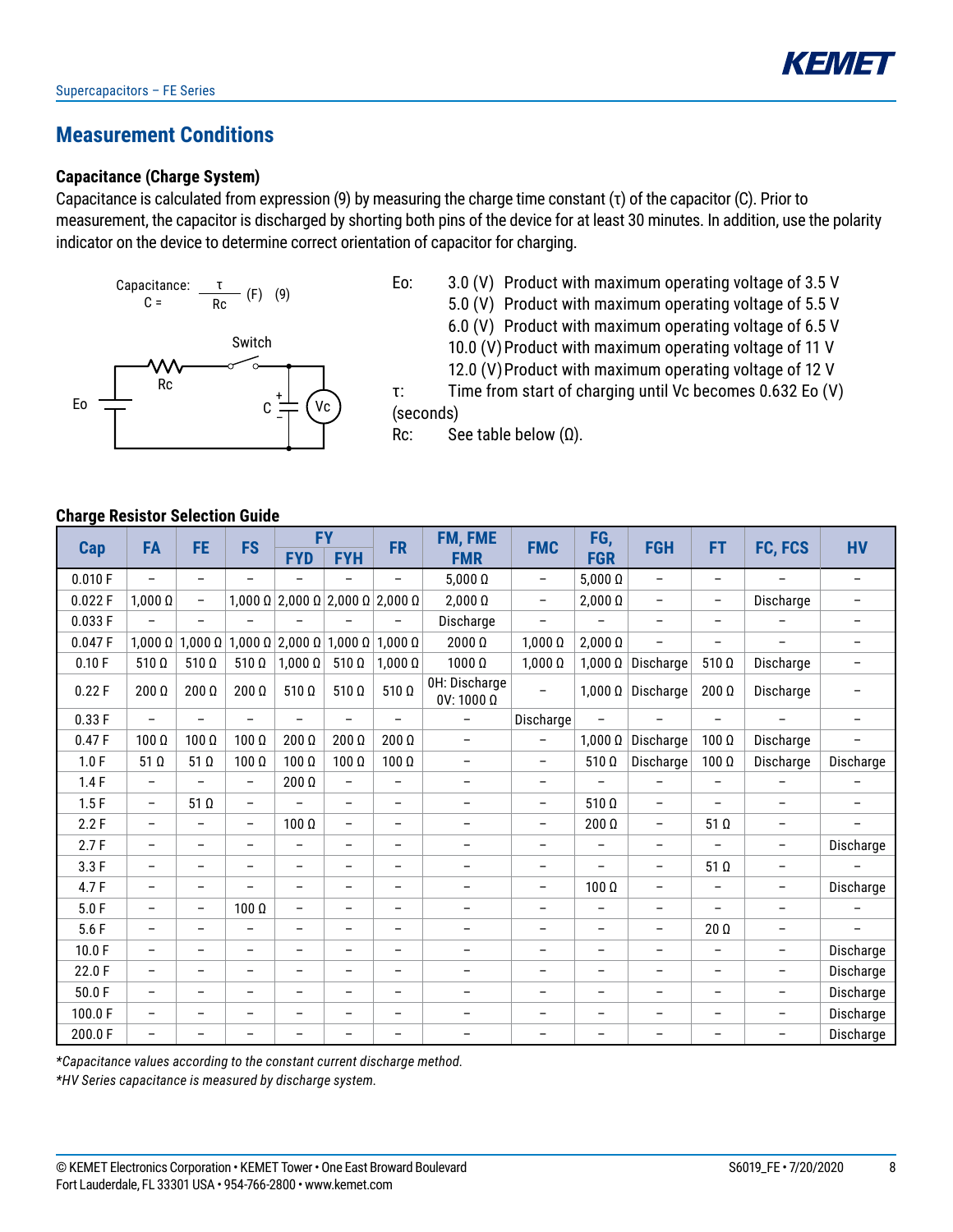

### **Measurement Conditions cont.**

#### **Capacitance (Discharge System)**

As shown in the diagram below, charging is performed for a duration of 30 minutes once the voltage of the capacitor terminal reaches 5.5 V. Then, use a constant current load device and measure the time for the terminal voltage to drop from 3.0 to 2.5 V upon discharge at 0.22 mA per 0.22 F, for example, and calculate the static capacitance according to the equation shown below.

*Note: The current value is 1 mA discharged per 1 F.*



#### **Capacitance (Discharge System – 3.5 V, 3.6 V)**

As shown in the diagram below, charging is performed for a duration of 30 minutes once the voltage of the capacitor terminal reaches 3.5 V (3.6 V). Then, use a constant current load device and measure the time for the terminal voltage to drop from 1.8 to 1.5 V upon discharge at 1.0 mA per 1.0 F, for example, and calculate the static capacitance according to the equation shown below.



#### **Capacitance (Discharge System – HV Series)**

As shown in the diagram below, charging is performed for a duration of 30 minutes once the voltage of the capacitor terminal reaches maximum operating voltage. Then, use a constant current load device and measure the time for the terminal voltage to drop from 2.0 to 1.5 V upon discharge at 1.0 mA per 1.0 F, and calculate the static capacitance according to the equation shown below.

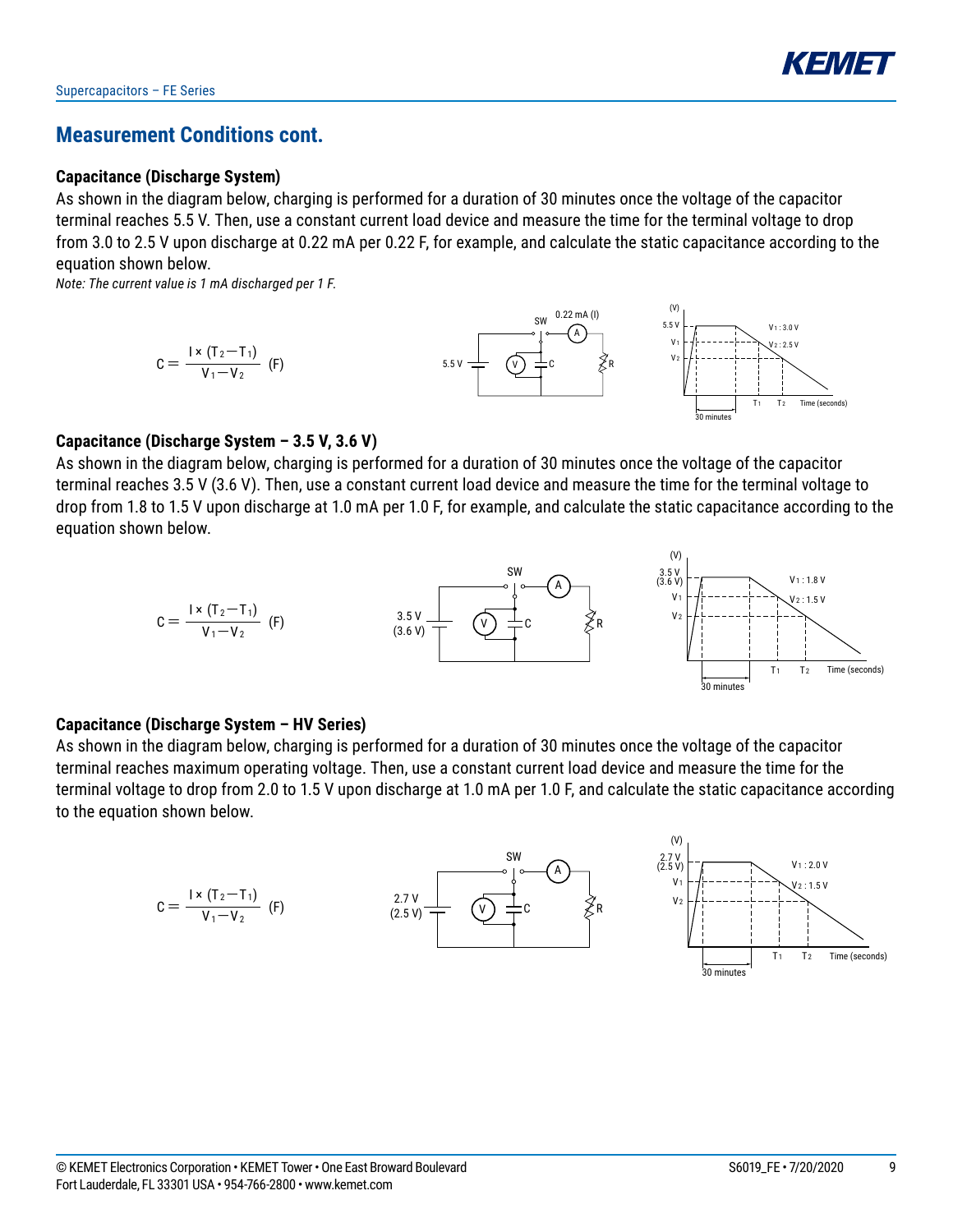### **Measurement Conditions cont.**

#### **Equivalent Series Resistance (ESR)**

ESR shall be calculated from the equation below.



#### **Current (at 30 minutes after charging)**

Current shall be calculated from the equation below. Prior to measurement, both lead terminals must be short-circuited for a minimum of 30 minutes. The lead terminal connected to the metal can case is connected to the negative side of the power supply.



#### $10$  Q 5.0 F

#### **Self-Discharge Characteristic (0H – 5.5 V Products)**

The self-discharge characteristic is measured by charging a voltage of 5.0 VDC (charge protection resistance: 0  $\Omega$ ) according to the capacitor polarity for 24 hours, then releasing between the pins for 24 hours and measuring the pin-topin voltage. The test should be carried out in an environment with an ambient temperature of 25° C or below and relative humidity of 70% RH or below. The soldering is checked.

#### **4. Dismantling**

There is a small amount of electrolyte stored within the capacitor. Do not attempt to dismantle as direct skin contact with the electrolyte will cause burning. This product should be treated as industrial waste and not is not to be disposed of by fire.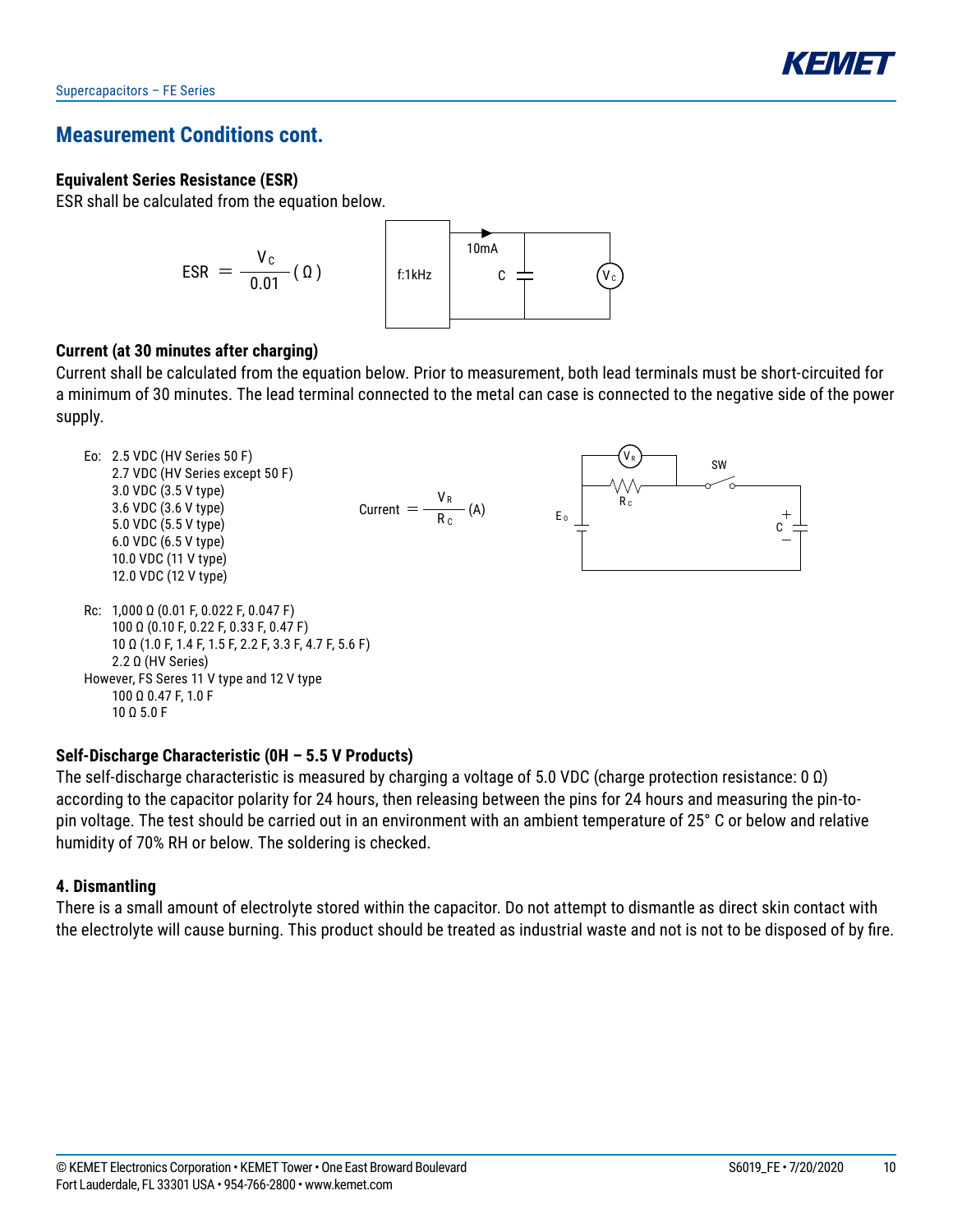

### **Notes on Using Supercapacitors or Electric Double-Layer Capacitors (EDLCs)**

#### **1. Circuitry Design**

#### 1.1 Useful life

The FC Series Supercapacitor (EDLC) uses an electrolyte in a sealed container. Water in the electrolyte can evaporate while in use over long periods of time at high temperatures, thus reducing electrostatic capacity which in turn will create greater internal resistance. The characteristics of the supercapacitor can vary greatly depending on the environment in which it is used. Basic breakdown mode is an open mode due to increased internal resistance.

#### 1.2 Fail rate in the field

Based on field data, the fail rate is calculated at approximately 0.006 Fit. We estimate that unreported failures are ten times this amount. Therefore, we assume that the fail rate is below 0.06 Fit.

#### 1.3 Exceeding maximum usable voltage

Performance may be compromised and in some cases leakage or damage may occur if applied voltage exceeds maximum working voltage.

1.4 Use of capacitor as a smoothing capacitor (ripple absorption)

As supercapacitors contain a high level of internal resistance, they are not recommended for use as smoothing capacitors in electrical circuits. Performance may be compromised and, in some cases, leakage or damage may occur if a supercapacitor is used in ripple absorption.

#### 1.5 Series connections

As applied voltage balance to each supercapacitor is lost when used in series connection, excess voltage may be applied to some supercapacitors, which will not only negatively affect its performance but may also cause leakage and/or damage. Allow ample margin for maximum voltage or attach a circuit for applying equal voltage to each supercapacitor (partial pressure resistor/voltage divider) when using supercapacitors in series connection. Also, arrange supercapacitors so that the temperature between each capacitor will not vary.

#### 1.6 Case Polarity

The supercapacitor is manufactured so that the terminal on the outer case is negative (-). Align the (-) symbol during use. Even though discharging has been carried out prior to shipping, any residual electrical charge may negatively affect other parts.

#### 1.7 Use next to heat emitters

Useful life of the supercapacitor will be significantly affected if used near heat emitting items (coils, power transistors and posistors, etc.) where the supercapacitor itself may become heated.

1.8 Usage environment

This device cannot be used in any acidic, alkaline or similar type of environment.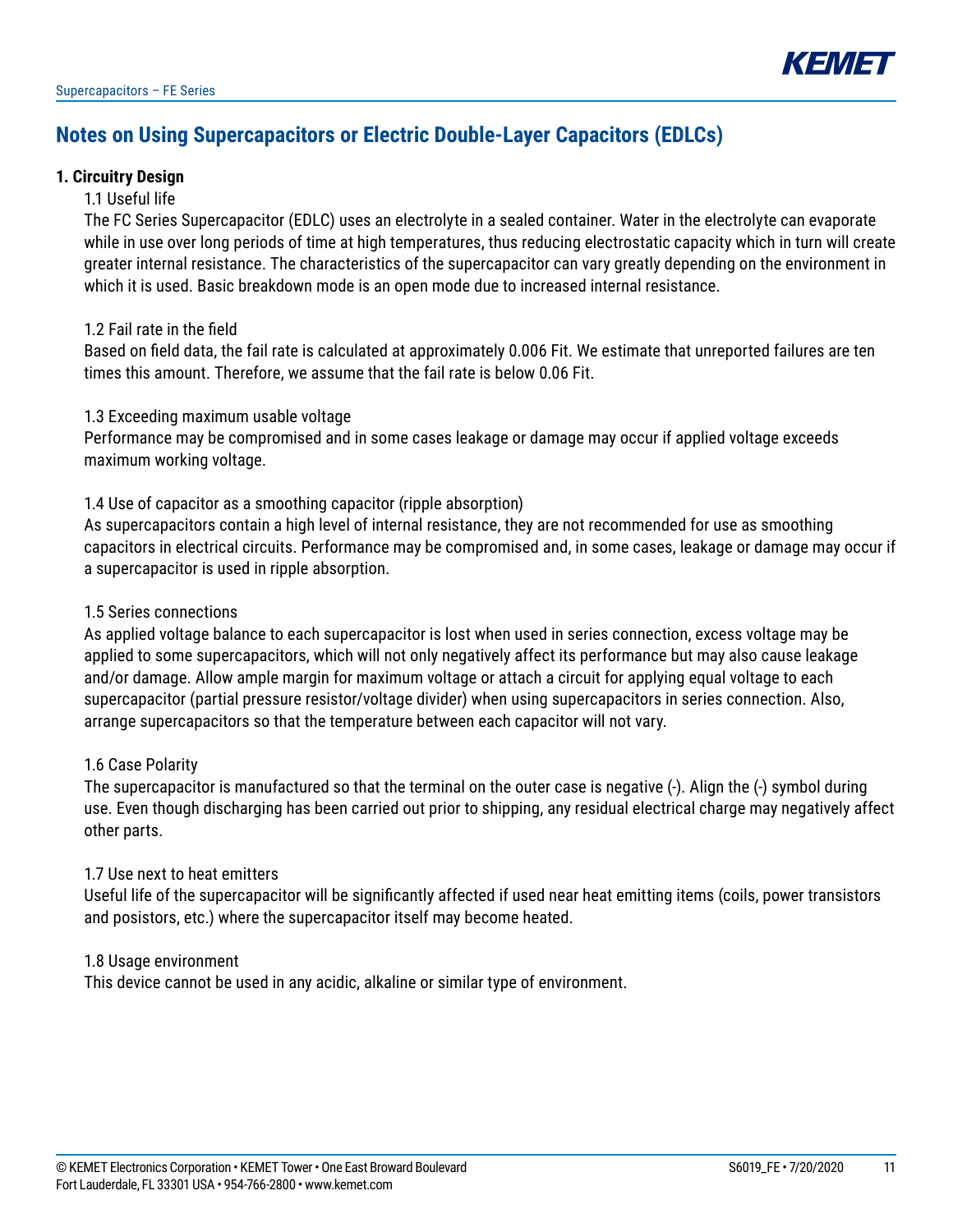

### **Notes on Using Supercapacitors or Electric Double-Layer Capacitors (EDLCs) cont.**

#### **2. Mounting**

#### 2.1 Mounting onto a reflow furnace

Except for the FC series, it is not possible to mount this capacitor onto an IR / VPS reflow furnace. Do not immerse the capacitor into a soldering dip tank.

#### 2.2 Flow soldering conditions

Keep solder under 260°C and soldering time to within 10 seconds when using the flow automatic soldering method. (Except for the FC and HV series)

#### 2.3 Installation using a soldering iron

Care must be taken to prevent the soldering iron from touching other parts when soldering. Keep the tip of the soldering iron under 400°C and soldering time to within 3 seconds. Always make sure that the temperature of the tip is controlled. Internal capacitor resistance is likely to increase if the terminals are overheated.

#### 2.4 Lead terminal processing

Do not attempt to bend or polish the capacitor terminals with sand paper, etc. Soldering may not be possible if the metallic plating is removed from the top of the terminals.

#### 2.5 Cleaning, Coating, and Potting

Except for the FM series, cleaning, coating and potting must not be carried out. Consult KEMET if this type of procedure is necessary. Terminals should be dried at less than the maximum operating temperature after cleaning.

#### **3. Storage**

#### 3.1 Temperature and humidity

Make sure that the supercapacitor is stored according to the following conditions: Temperature:  $5 - 35^{\circ}$ C (Standard 25°C), Humidity: 20 – 70% (Standard: 50%). Do not allow the build up of condensation through sudden temperature change.

#### 3.2 Environment conditions

Make sure there are no corrosive gasses such as sulfur dioxide, as penetration of the lead terminals is possible. Always store this item in an area with low dust and dirt levels. Make sure that the packaging will not be deformed through heavy loading, movement and/or knocks. Keep out of direct sunlight and away from radiation, static electricity and magnetic fields.

#### 3.3 Maximum storage period

This item may be stored up to one year from the date of delivery if stored at the conditions stated above.